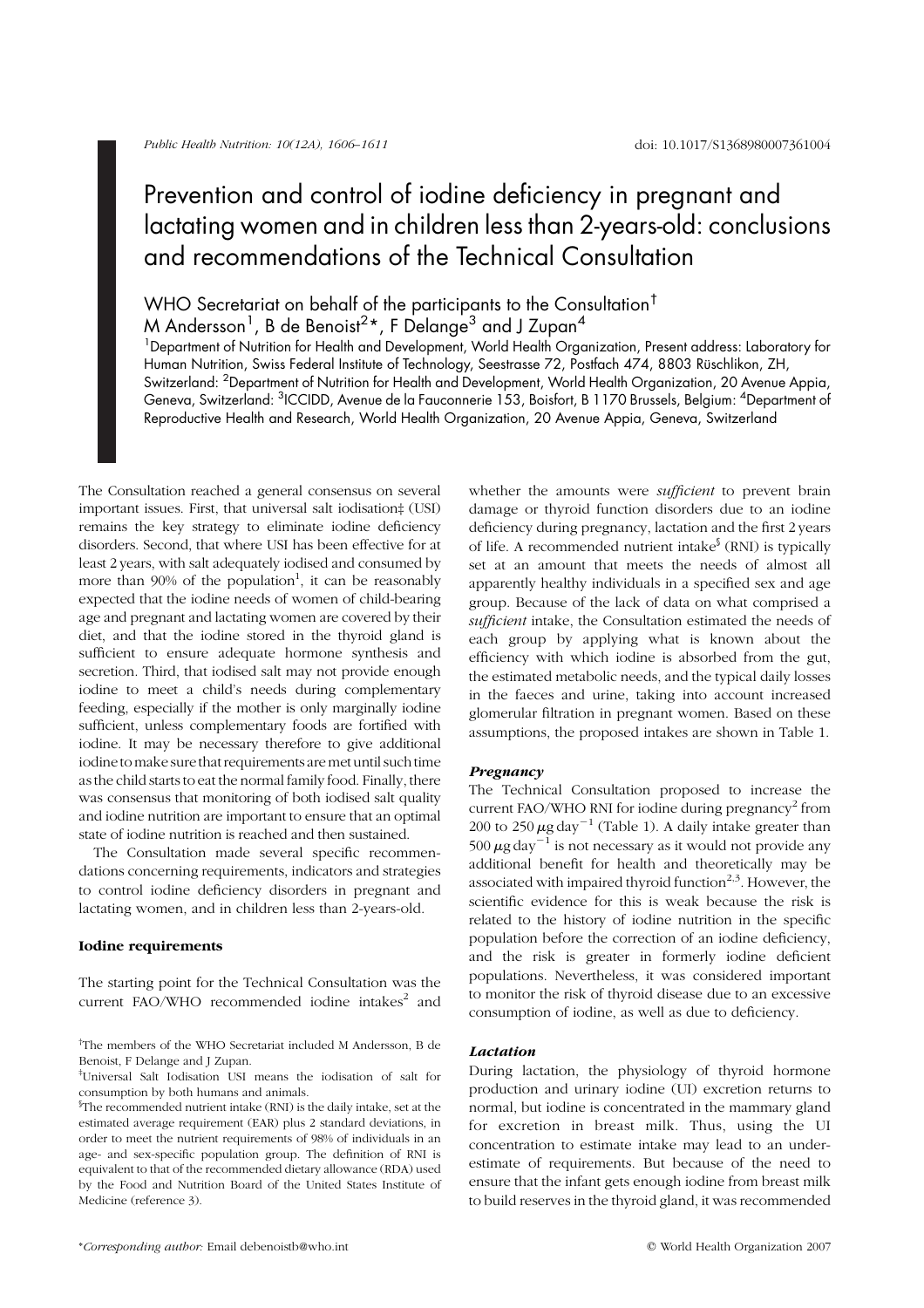Prevention and control of iodine deficiency 1607

Table 1 The daily recommended nutrient intake (RNI) for iodine proposed for pregnant and lactating women, and children less than 2-years-old, and the daily intake that is considered should not to be exceeded.

| Population group                                                       | iodine intake<br>$(\mu q \, \text{day}^{-1})$ | Recommended Level of iodine intake beyond<br>which no added health benefit<br>can be expected $(\mu q \, \text{day}^{-1})$ |
|------------------------------------------------------------------------|-----------------------------------------------|----------------------------------------------------------------------------------------------------------------------------|
| Pregnant women<br>Lactating women<br>Children less than<br>2-years-old | 250<br>250<br>90                              | $>$ 500<br>> 500<br>>180                                                                                                   |

that lactating women should continue to consume  $250 \mu g$ of iodine per day This also represents an increase in the recommended intake of iodine by  $50 \mu g day^{-1}$  compared with the previous  $RNI^2$ . A daily intake greater than 500  $\mu$ g day<sup>-1</sup> is not necessary as it would not provide any additional benefit for health and theoretically may be associated with impaired thyroid function $2,4$ 

#### Children less than 2-years-old

For children less than 2-years-old, the previously recommended iodine intake of  $90 \mu\text{g day}^{-1}$  remains the same<sup>2</sup>. There was no attempt to propose a recommended iodine intake for preterm infants because of the lack of data.

#### Indicators to assess iodine status and monitor impact

Most of the iodine absorbed by the body is eventually excreted in the urine, although there may be small losses in faeces. Although the concentration of iodine in the urine of an individual can vary diurnally and from day-today, the concentration of iodine in spot or casual samples of urine taken from an adequate sample of schoolchildren has been shown to be a reliable biochemical marker of recent dietary intake by the general population of the same area when measured using recommended methods<sup>1</sup>. For this reason, the Consultation proposed that the median UI concentration was the best indicator to use in population surveys to assess the iodine nutrition of pregnant and lactating women, and of young children less than 2-years-old. However, further studies are required to provide better support for this statement (see below). Moreover, this indicator should not be used for the purposes of individual diagnosis and treatment. As an indicator of iodine intake, median UI concentration does not provide direct information about thyroid function. However, a low median UI concentration indicates that a population is at risk of developing thyroid disorders.

If it is assumed that 90% of iodine intake is excreted in the urine during pregnancy and that the average volume of urine is  $1.51 \text{day}^{-1}$ , then of every  $100 \mu\text{g}$  of iodine ingested,  $90 \mu$ g is excreted in urine at a concentration of  $60 \mu g l^{-1}$ . This can be used as the basis to estimate iodine intake from the median iodine concentration in the urine

of pregnant women. The median concentration of iodine in the urine of samples of children less than 2-years-old could also be used to assess their iodine intake, and thus their iodine status, using the same calculation as for pregnant women, but assuming an average volume of urine of  $300-500$  ml day<sup>-1</sup>. The main problem lies in collecting urine samples from this age group.

The Technical Consultation recommended that iodine status should be assessed in surveys conducted every 3–5 years using methods that have been well described $^1$ .

Table 2 shows the median UI concentrations proposed to classify pregnant women, lactating women and children aged 0–2-years-old into categories of iodine intake.

In countries or regions in which systematic neonatal screening for congenital hypothyroidism is done using the concentration in blood of thyroid-stimulating hormone (TSH), an elevated concentration of TSH reflects an insufficient supply of maternal and/or foetal thyroid hormone to the developing brain and indicates a risk of irreversible brain damage<sup>5</sup>. However, the Consultation recognised that the use of serum TSH concentration as an indicator needs further validation to establish and then standardise when and how to collect blood samples after birth, and more data are required to establish a threshold to interpret the results.

# Strategies to control iodine deficiency in pregnant and lactating women, and in children between birth and 24 months of age

# Country by category

Where iodine deficiency is a public health problem, countries can be divided broadly into three categories based on national salt iodisation coverage.

. Category 1. Countries or regions within countries in which iodine deficiency is under control in a sustained way because salt iodisation has been effective for more than 2 years. This is indicated by the fact that iodised salt is consumed by more than 90% of households and that

Table 2 The median or range in urinary iodine (UI) concentrations used to categorise the iodine intake of pregnant women, lactating women and children less than 2-years-old.

| Population group                  | Median UI<br>concentration<br>$(\mu g I^{-1})$      | Category of<br>iodine intake                                                          |
|-----------------------------------|-----------------------------------------------------|---------------------------------------------------------------------------------------|
| Pregnant women                    | $<$ 150<br>$150 - 249$<br>$250 - 499$<br>$\geq$ 500 | Insufficient<br>Adequate<br>More than adequate<br>No added health<br>benefit expected |
| Lactating women <sup>a</sup>      | $<$ 100<br>$\geq 100$                               | Insufficient<br>Adequate                                                              |
| Children less than<br>2-years-old | $<$ 100<br>$\geq 100$                               | Insufficient<br>Adequate                                                              |

<sup>a</sup> In lactating women, the figures for median UI are lower than the iodine requirements because of the iodine excreted in breast milk.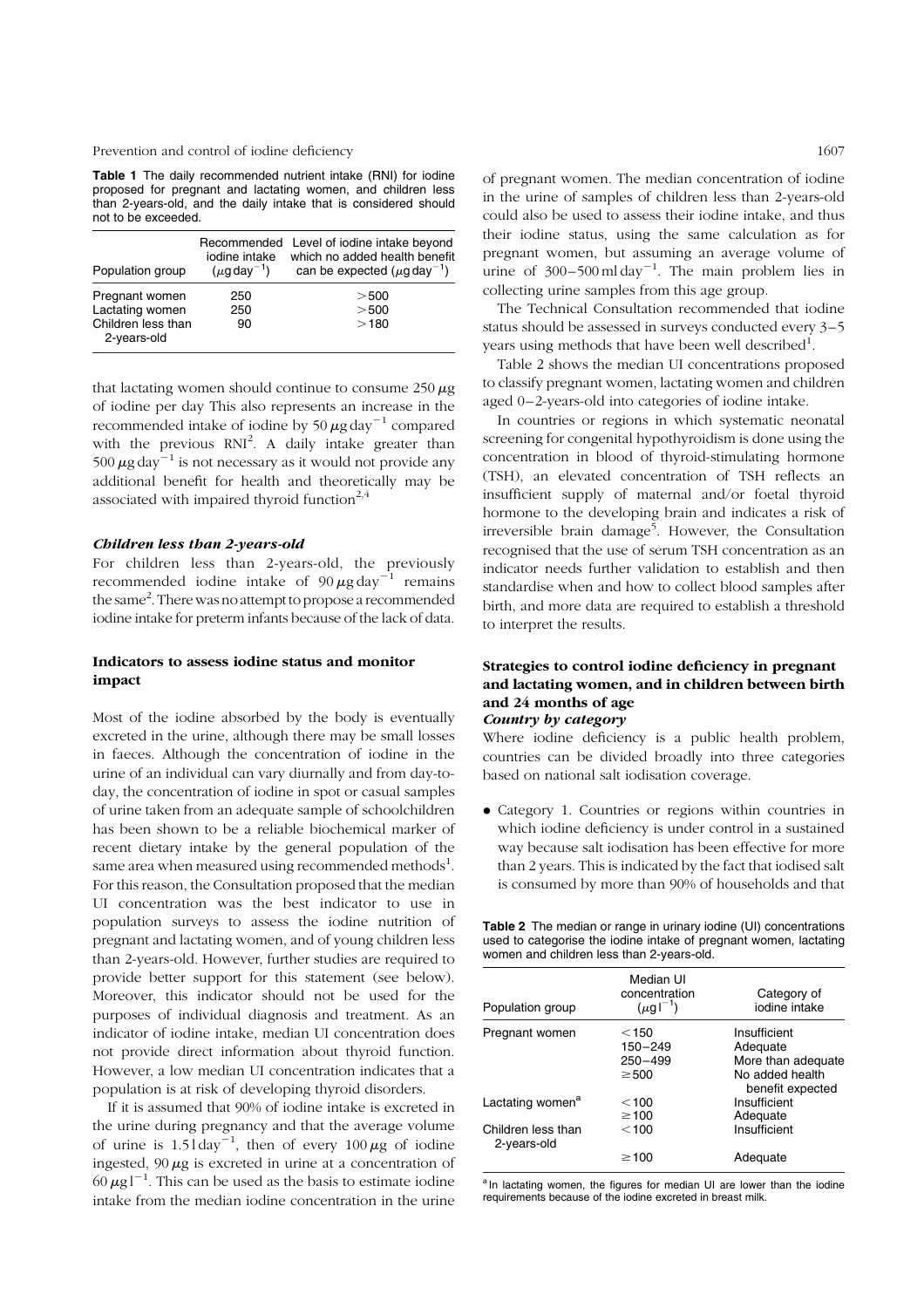### 1608 WHO Secretariat on behalf of the participants to the consultation

iodine nutrition is optimal according to WHO criteria, including in pregnant women and children less than  $2$ -years-old $^1$ .

- . Category 2. Countries or regions within countries in which not all salt is iodised, salt iodisation is not regulated, or the distribution of iodised salt is uneven or has lapsed so that less than 90% of the households consume iodised salt and iodine nutrition is inadequate.
- . Category 3. Countries or regions within countries in which iodised salt is either not available or available only to a negligible extent, either because the distribution system is weak or because an emergency has severely disrupted iodised salt supplies. In this category, it is assumed that less than 20% of the households consume iodised oil and iodine nutrition is inadequate.

Table 3 shows thresholds of median UI concentration that could be used to help decide into which category a country—or a geographical or administrative region within a country—falls.

This categorisation is proposed because it is the easiest one to apply, given the data currently available in most countries. However, the Consultation recognised that it has limitations as the prevalence of households reached by iodised salt at a national level may mask variations within the countries among regions or districts: some may have achieved USI, but this may not be the case at national level while some regions or districts may not have reached USI although the country has. In other words, the policy on iodine supplementation for pregnant women and young children should, as much as possible, be adjusted to take into account such variations within the country. This may require an assessment of iodised salt coverage prior to designing a programme of supplementation.

## Recommended approaches to give additional iodine to pregnant and lactating women, and to children less than 2-years-old

There are two main approaches to giving supplementary iodine: either on a daily basis, typically using potassium iodide, or on an annual basis, using a slowly released iodine preparation such as iodised oil. The approach used depends on the accessibility of the populations to be reached. Moreover, given the fact that the dietary iodine content may vary in different populations, the amount of iodine given as a supplement should be based on a prior assessment of the current iodine intake by the population so that the total amount of daily iodine consumed, including the iodine supplement, does not exceed the RNI (see Table 1).

### Category 1. Countries or regions within countries with effective and sustained salt iodisation (more than 90% of the households consumed iodised salt)

In the first group of countries or regions within countries, the population is considered to be iodine sufficient; so pregnant and lactating women have no need for iodine supplements, nor do children aged 0–24-months-old require them. Indeed, the amount of iodine stored in the thyroid of a child at birth, when added to the iodine intake from the mother's breast milk, is likely to be sufficient to meet a child's need for iodine for the first 6 months of life and even up to 24 months of age.

# Category 2. Countries or regions within the countries with uneven or lapsed iodised salt distribution (the proportion of the households consuming iodised salt is between 20 and 90%)

In the second group of countries or regions within countries, iodine intakes are generally insufficient to meet iodine requirements and do not protect the foetus and young child against the adverse effects of iodine deficiency, especially on brain development. Therefore, while measures should be taken to ensure that effective USI is implemented in conjunction with a programme of public education, iodine supplements are needed by pregnant and lactating women. They are also needed by women of child-bearing age to allow them to start pregnancy with enough stored iodine to meet both their own needs and the needs of their foetus. On the other hand, in children from birth to 24 months of age, although iodised oil can be considered as safe to give, there are few data on its efficacy in this age group; so additional iodine intake should be given through breast milk from a mother supplemented with iodine and, in elder children, through complementary foods fortified with iodine. The following is recommended:

- . Women of child-bearing age should be given a daily oral dose of iodine as potassium iodide, so that the total iodine intake meets the RNI of  $150 \mu$ g of iodine per  $day^2$ ; or a single annual oral dose of  $400 \,\text{mg}$  of iodine as iodised oil should be given. At the same time, measures should be taken to educate this group about why and how to prevent iodine deficiency.
- . Pregnant and lactating women should be given a daily oral dose of iodine as potassium iodide so that the total iodine intake meets the RNI of  $250 \mu$ g of iodine per day (Table 1), either alone or in combination with other mineral and vitamin supplements; or a single annual oral dose of 400 mg of iodine as oral iodised oil should be given. Iodine supplements should not be given if the mother has already received iodised oil either during her current pregnancy or up to 3 months before her current pregnancy started.
- . Children 0–6 months of age should be given additional iodine to meet their daily requirements through breast milk. This implies that the child is exclusively breast-fed and the mother received iodine supplements during pregnancy or lactation as indicated in the above paragraphs.
- . Children 7–24 months of age should be given additional iodine through complementary foods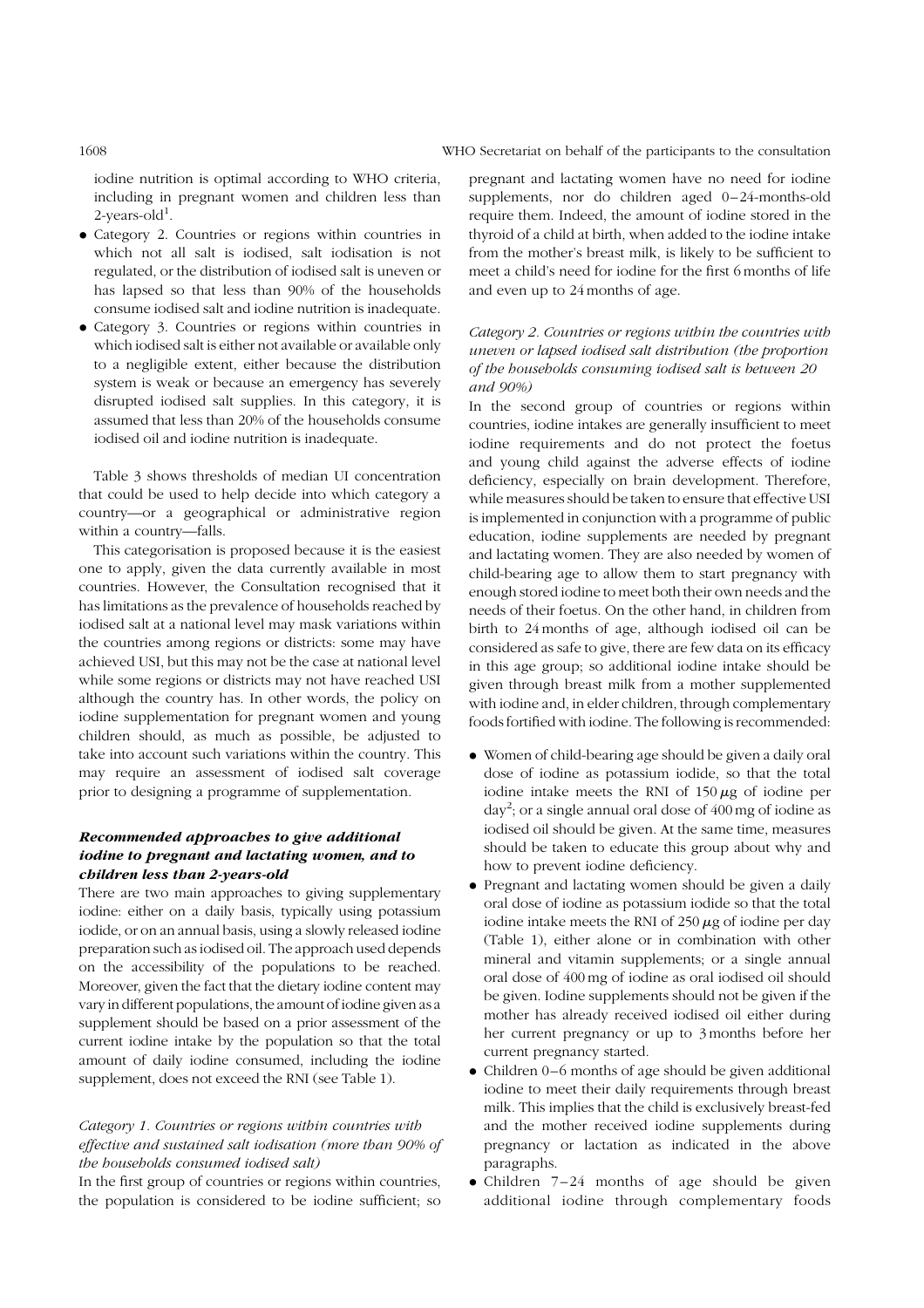| Status of salt iodisation in country<br>or region within country                                                                                            | Approaches to give additional iodine to each population group                                                                                                                                                                                                   |                                                                                                                                                                                                                                                                                                                                                                                                                                                                                                              |                                                                                                                                                   |                                                                                                                                                                   |  |
|-------------------------------------------------------------------------------------------------------------------------------------------------------------|-----------------------------------------------------------------------------------------------------------------------------------------------------------------------------------------------------------------------------------------------------------------|--------------------------------------------------------------------------------------------------------------------------------------------------------------------------------------------------------------------------------------------------------------------------------------------------------------------------------------------------------------------------------------------------------------------------------------------------------------------------------------------------------------|---------------------------------------------------------------------------------------------------------------------------------------------------|-------------------------------------------------------------------------------------------------------------------------------------------------------------------|--|
|                                                                                                                                                             | Women of reproductive age                                                                                                                                                                                                                                       | Pregnant and lactating women                                                                                                                                                                                                                                                                                                                                                                                                                                                                                 | Children 0-6 months of age                                                                                                                        | Children 7-24 months of age                                                                                                                                       |  |
| Category 1 (more than 90%<br>households using iodised salt)<br>median $UI^{b}$ > 100 $\mu$ g l <sup>-1</sup>                                                | a) USI                                                                                                                                                                                                                                                          | a) USI                                                                                                                                                                                                                                                                                                                                                                                                                                                                                                       | a) Exclusive breast-feeding.                                                                                                                      | USI Ensure that complementary<br>foods are fortified with jodine.                                                                                                 |  |
| Category 2 (Between 20 and<br>90% of households using<br>iodised salt) 20 $\mu$ g l <sup>-1</sup> < median<br>UI <sup>b</sup> < 100 $\mu$ g l <sup>-1</sup> | a) Give iodine supplement:<br>As a daily oral dose of iodine<br>as potassium iodide so that<br>the total jodine intake is<br>1 RNI or 150 $\mu$ g of iodine<br>per day or as a single annual<br>as iodised oil                                                  | a) Give iodine supplement: As a daily oral dose<br>of iodine as potassium iodide so that the total<br>iodine intake is 1 RNI or 250 $\mu$ g of iodine per<br>day, either alone or combined with other<br>minerals and vitamins or as a single annual<br>oral dose of 400 mg of iodine as iodised oil.<br>oral dose of 400 mg of iodine b) lodine supplements should not<br>be given if the mother has received iodised<br>oil during her current pregnancy or up to<br>3 months before her pregnancy started | a) Exclusive breast-feeding.<br>b) Measure should be taken so<br>that the mother received<br>iodine supplements during<br>pregnancy and lactation | a) Give additional iodine as soon<br>as possible after 6 months through<br>complementary foods fortified<br>with iodine. b) Breast-feeding<br>should be sustained |  |
| Category 3 (less than 20% of<br>households using iodised salt)<br>median $UI^{b} < 20 \mu g I^{-1}$                                                         | a) Give iodine supplement:<br>As a single annual oral<br>dose of 400 mg of iodine as<br>iodised oil or if feasible, as<br>a daily oral dose of iodine<br>as potassium iodide so that<br>the total jodine intake is<br>1 RNI or 150 $\mu$ g of iodine<br>per day | a) Give iodine supplement: As a single<br>annual oral dose of 400 mg of iodine<br>as iodised oil or if feasible, as a daily<br>oral dose of iodine as potassium iodide<br>so that the total jodine intake is 1 RNI<br>or 250 $\mu$ g of iodine per day, either alone<br>or combined with other minerals and vitamins.<br>b) lodine supplements should not be<br>given if the mother has already received<br>iodised oil during her current pregnancy or up<br>to 3 months before her pregnancy started       | a) Exclusive breast-feeding.<br>b) Measure should be taken so<br>that the mother received jodine<br>supplements during pregnancy<br>and lactation | a) Give additional iodine as soon<br>as possible after 6 months through<br>complementary foods fortified<br>with iodine. b) Breast-feeding<br>should be sustained |  |

Table 3 Strategies to control iodine deficiency in pregnant and lactating women, and in children between birth and 24 months of age<sup>a</sup>.

<sup>a</sup> The strategies should be adapted according to local conditions.<br><sup>b</sup> UI stands for urinary iodine.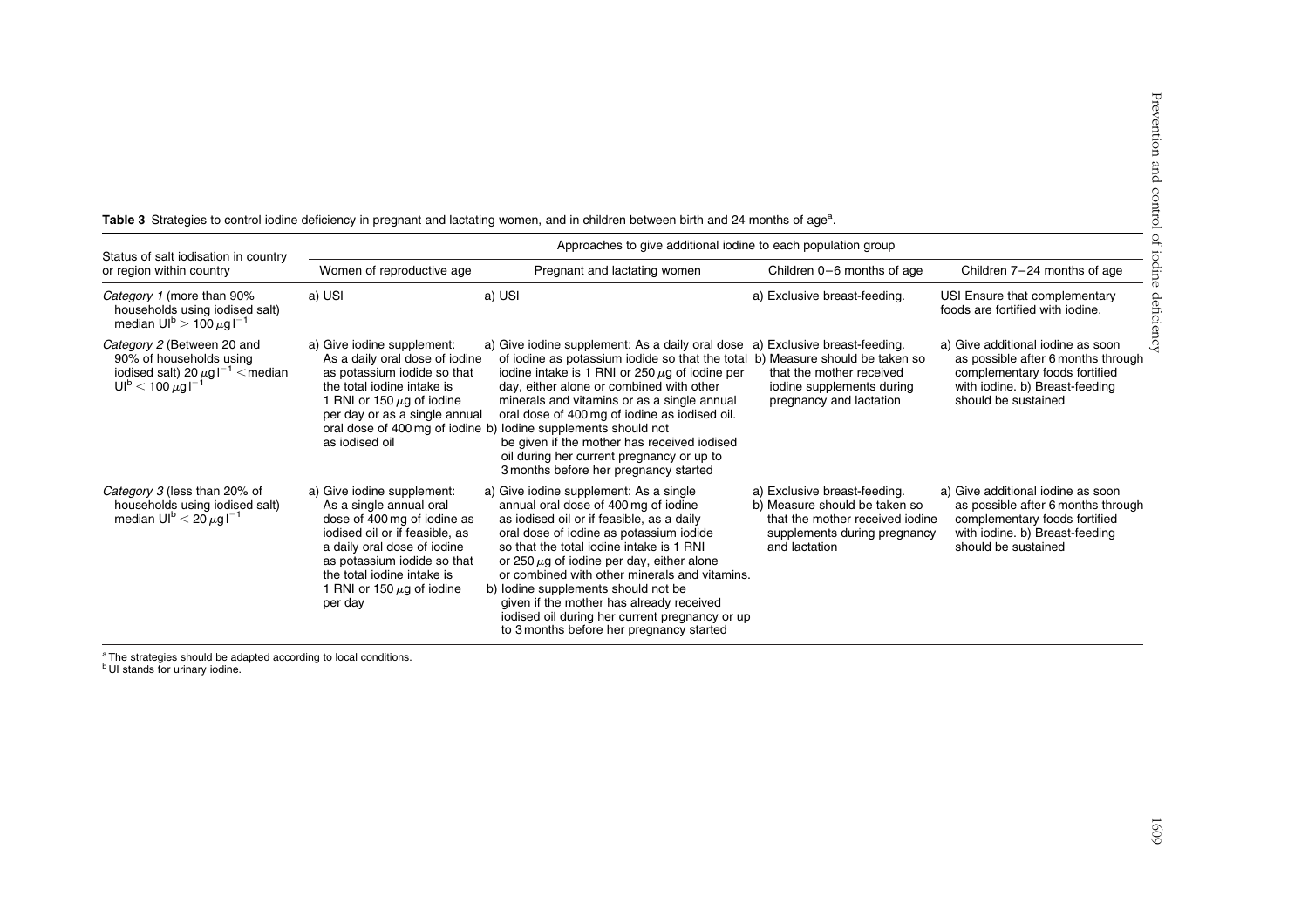1610 WHO Secretariat on behalf of the participants to the consultation

fortified with iodine. Breast-feeding should be sustained.

# Category 3. Countries or regions within the countries with weak or negligible iodised salt distribution (less than 90% of the households consumed iodised salt)

In the third group of countries or regions within countries, despite their poor iodine nutrition, populations do not receive any additional iodine in the form of supplements or iodised salt. Such populations should be given supplements focussing on pregnant women, lactating women and women of child-bearing age. Since such people may live in remote areas or may experience an emergency, it may not be possible to deliver a daily iodine supplement, so giving iodised oil may be a better option. In children from birth to 24 months of age, for the reasons given in the previous paragraph, additional iodine intake should be given through breast milk from a mother supplemented with iodine and, in elder children, through complementary foods fortified with iodine. However, there may be some situations where the child is not breastfed; given the heath consequences of iodine deficiency, iodine supplementation should be considered for such children. Moreover, strong efforts should be made to establish or reinstitute USI and to ensure that iodised salt is distributed widely. The following is recommended:

- . Women of child-bearing age should be given a single annual oral dose of 400 mg of iodine as iodised oil; or, if feasible, a daily oral dose of iodine as potassium iodide should be given so that the total iodine intake meets the RNI of  $150 \mu g$  of iodine per day. At the same time, measures should be taken to educate this group about why and how to prevent an iodine deficiency.
- . Women who are currently pregnant or lactating should be given a single annual oral dose of 400 mg of iodine as iodised oil; or, if feasible, a daily oral dose of iodine as potassium iodide should be given so that the total iodine intake meets the RNI of  $250 \mu$ g of iodine per day. Iodine supplements should not be given to women who have already been given iodised oil during her current pregnancy or up to 3 months before her current pregnancy started.
- . Children 0–6 months of age should be given additional iodine to meet their daily requirements through breast milk. This implies that the child is exclusively breast-fed and the mother received iodine supplements during pregnancy or lactation as indicated in the above paragraphs. Iodine supplementation should be considered where the child is not breast-fed.
- . Children 7–24 months of age should be given additional iodine through complementary foods fortified with iodine. Breast-feeding should be sustained.

These recommendations are summarised in Table 3. These dosages are considered to be safe to administer $^6$ .

#### Priorities for research

Several priorities for research were identified concerning the physiology and metabolism of iodine during pregnancy and early infancy. A particular emphasis was placed on the importance of a multidisciplinary approach involving nutritionists, endocrinologists, obstetricians and paediatricians. Specific studies were proposed on:

- . Risk factors for iodine deficiency and its functional consequences including:
	- $\circ$  the relationships between a high intake of iodine and thyroid disease and function, especially in neonates and infants;
	- $\circ$  breast milk iodine concentration:
	- $\circ$  the influence of smoking on iodine status and breast milk iodine concentration;
	- $\circ$  the impact of iodine supplements on cognitive development and intellectual outcomes through randomised, controlled trials; and
	- $\circ$  the metabolic interactions between iodine and other micronutrients in the situation of iodine deficiency.
- . Indicators and assessment of iodine status including:
	- $\circ$  the identification of the best indicators to assess iodine nutrition and monitor the impact of interventions to control iodine deficiency during pregnancy, lactation and the first 2 years of infancy;
	- $\circ$  the relationship between the iodine status of schoolchildren and the iodine status of pregnant women in the same location, to see whether school-age children, the usual indicator group, are the most appropriate group to reflect the iodine status of pregnant women and young children less than 2 years of age;
	- $\circ$  the median UI concentration that corresponds to an excessive iodine intake in pregnant and lactating women, and children less than 2 years of age;
	- $\circ$  the prevalence of iodine deficiency in pregnant and lactating women, and children less than 2 years of age; and
	- $\circ$  standardisation of the measurement and interpretation of serum TSH in neonates.
- . Approaches to controlling iodine deficiency including:
	- $\circ$  strategies to advocate the iodisation of salt and to market iodised salt;
	- $\circ$  factors that hamper the consumption of iodised salt, including the effect of a diminishing salt intake due to the risks of hypertension;
	- <sup>o</sup> complementary strategies—in addition to iodised salt—to provide iodine to children 0–24 months of age, in particular, during the complementary feeding period;
	- $\circ$  the bioavailability of iodine as iodised oils and the optimum dose of iodised oil to give to pregnant women, lactating women and infants; and